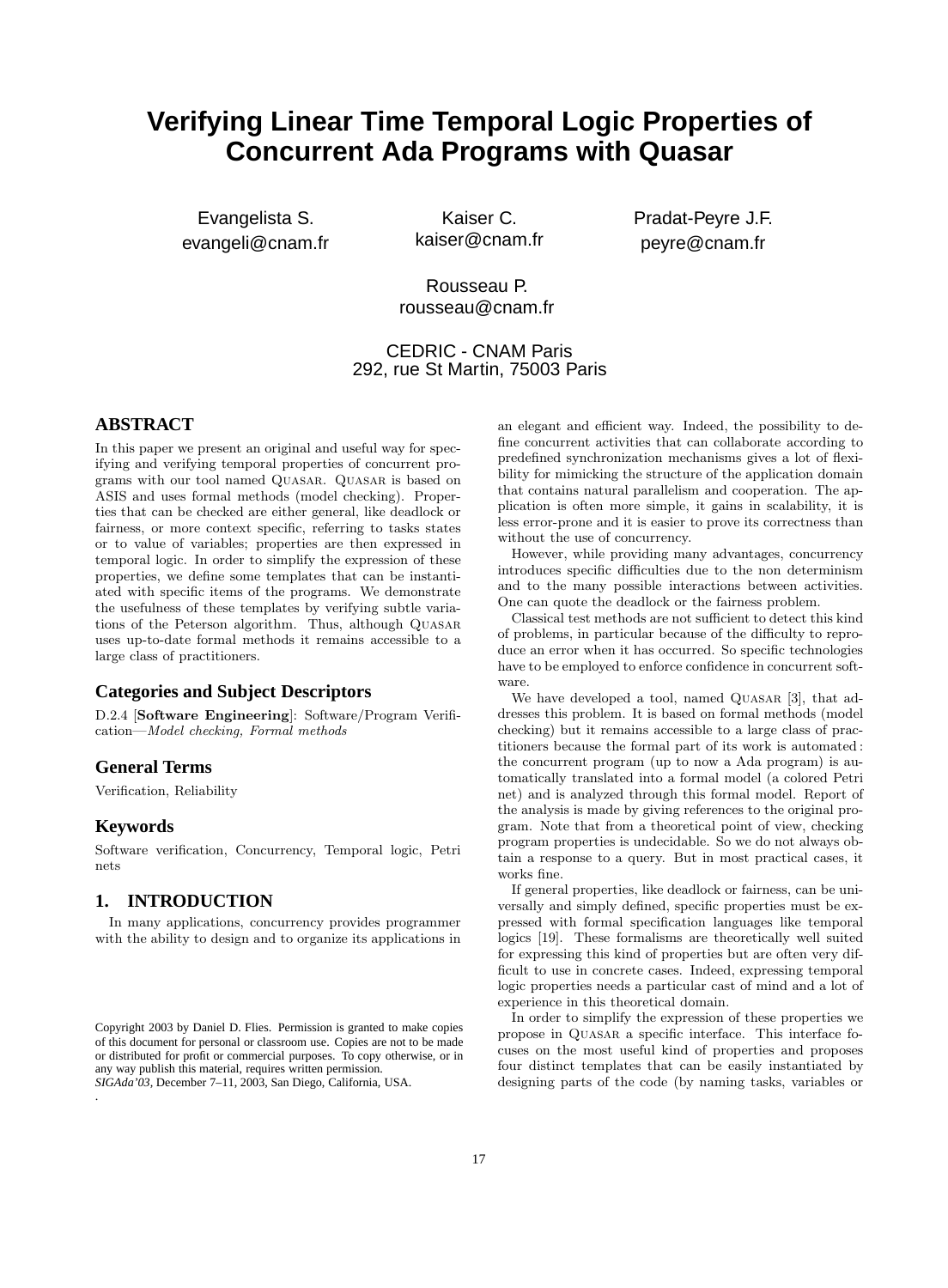entries or by selecting graphically part of the code). We present here these templates and we show on an example how they can be efficiently used to track down errors in concurrent programs.

The paper is organized as follow; we first present the use of ASIS in Quasar. Then we recall briefly the LTL definition and we present our property templates. We show through an example their usefulness and we conclude after reporting related works.

## **2. ASIS - GETTING INFORMATION FROM SOURCE CODE**

When analyzing a program, Quasar proceeds in four steps :

- first, it slices the program by suppressing all the non relevant parts with respect to the studied property;
- second, it translates it into a formal model (a colored Petri net);
- third, structural or model checking techniques are applied on the formal model in order to determine if the checked property is verified or not;
- at last, it makes a report referring to the original program and the checked property.

Three of these actions (slicing, translation and report) manipulate directly the source code and it may be a very difficult task, in particular for high level language such as Ada.

Fortunately, the use of the ASIS library [12] (Ada Semantic Interface Specification) gives us an elegant and efficient way to perform these tasks using ASIS iterators and ASIS queries.

### **2.1 ASIS general use**

ASIS is an Interface which provides means to navigate through the syntax tree of any Ada program. Each node of this tree is an *ASIS Element* defined by its *Kind* (declaration, statement, expression, ...).

The kinds of an element are defined hierarchically : for example, the kind of the element : type M5 is mod 5 is at the same time a declaration, an ordinary type declaration and a modular type declaration. This hierarchy enables different levels of analysis. For example, one can choose to apply a treatment on all type declarations or only on modular type declarations.

ASIS provides two powerful mechanisms for navigating through the syntax tree. The first one is an iterator which allows to traverse the syntax tree by using depth-first method. During the traversal of each element, it permits to apply a pre and a post procedure. The pre procedure is applied when reaching the node, the post procedure is applied when the sub-tree of the node has been traversed. Figure 1 shows an example of syntax tree traversal and pre and post procedure executions order. The number near each arrow is the call order number, for instance, the arrow 1 correspond to the first call to a pre or a post procedure. As it is a black arrow, it is a pre procedure, as it points to the complete "while loop", it is the pre procedure performed before the node while ... end loop. Arrow 21 is the post procedure called at exit of the assignment node  $I := I + 1$ ;

The second method consists in using a set of queries. These queries give information about a node of the syntax



Figure 1: Iterator

tree (i.e. an ASIS element). But more than simple queries, these functions give the possibility to navigate through the syntax tree by the semantic correspondence between elements without using an iterator. For instance, in Figure 2, we see how to decompose the assignment  $I := \text{Inc}(I);$ First, we have an ASIS query to get the declaration of the identifier (Corresponding\_Name\_Declaration), then another one to get the declaration of the called function (Corresponding\_Called\_Function), and if we search information about the code of this function, we can easily get its body with a third ASIS query (Corresponding\_Body).



Figure 2: Queries

With these tools, ASIS allows to get information on a source code in a much more simple and efficient way than with classical methods (grammar definition, syntax tree generation and parsing, ...).

### **2.2 Quasar specific use**

The first two steps of the analysis requires information from the source code. According to the property to be checked, the slicing step decides which parts of the source code have to be kept. In the second step, each collected element requests some particular information to be translated into a colored Petri net. For instance, in order to translate a procedure declaration we need its name, its parameters and their types, and, the Petri net patterns.

ASIS allows us to collect all these information, but as a general library, it is not specific enough for our use. For instance, we have to collect all declaration by kind (tasks,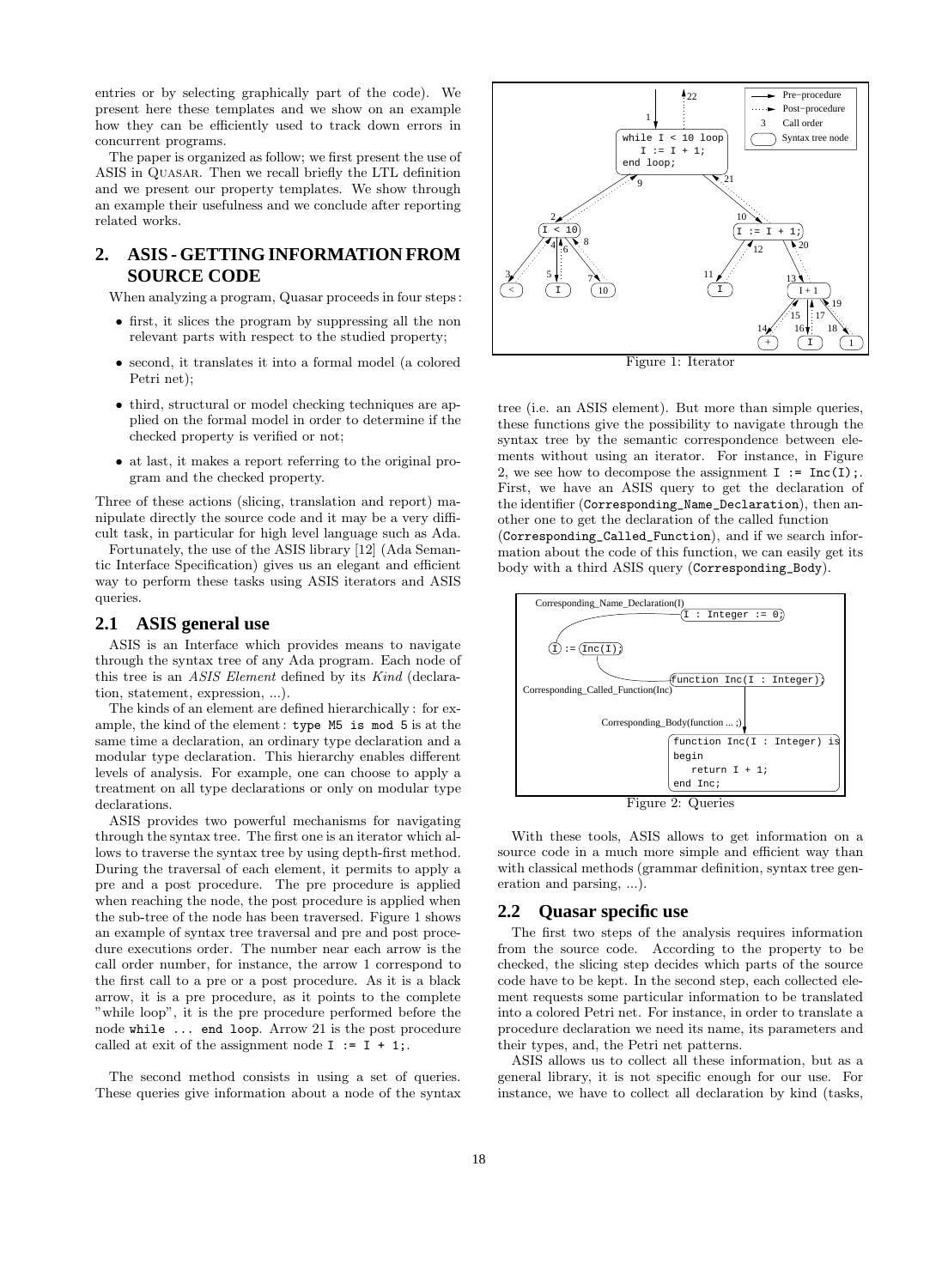variables, ...). In an other hand, using ASIS implies some complex sequences of queries which are reused several times. Some functions have to be specialized to simplify the code translation process.

All these requirements are met by writing a specific library based on ASIS iterator and ASIS queries. We use the iterators to collect lists of declarations (ordinary types declaration list, task declaration list, protected object declaration list, variable declaration list, ...). Queries are used and specialized to be more specific to our needs. For example, when a "for loop" statement is analyzed we need to know the bounds of the loop control parameter. Therefore, we made a simple function which uses the appropriate sequence of queries according to the way the range has been written (for I in 1..4 loop / for I in T'Range loop / for  $I$  in  $\ldots$ ).

As we said earlier, we only translate the relevant part of the program with respect to the studied property (deadlock or user defined property). To do this, we have to be able to decide which parts of the program have to be kept. For instance, in the Peterson example (given is section 3.3), we first look for concurrent statements and possibly blocking actions (for example, infinite loops or statements defined by the user). In the tasks (T\_One and T\_Two) and in the main program, we go through non protected calls to determine if they use statements related to concurrency. In Peterson.Enter, we can't determine if the "while loop" will finish or not: if the loop condition remains true, tasks will never go out the loop statement. So we have to keep this loop. Keeping this statement implies to keep variables used in the loop condition: Candidate, Priority and the parameter X. As we keep local variables we have to keep theirs declaration and as we keep a parameter, we have to keep all variables that are used in a call to Peterson.Enter. This leads to keep local variable My\_Id of tasks T\_One and T\_Two (and then to keep the declarations of these local variables). We pursue this process in Peterson.Quit to determine all the elements that we have to keep.

The user can also decide to keep some specific declarations or statements (when it considers that they are involved in possible blocking situation). Also, we must keep all parts of the code that are related to these declarations or statements. This code is retrieved using ASIS queries (Asis.Expressions.References).

### **2.3 Translation step**

High-level Petri nets with inhibitor arcs [13, 6] have the same expressiveness as the Ada language. So, the translation of an Ada program to a high-level Petri net doesn't raise any theoretical problem. In fact, translating an Ada program to a high-level Petri net is similar to a compilation process. In both cases, the aim is to map a program semantic from a particular formalism to another one. The real difficulty is to produce Petri nets which can be easily analyzed. In particular, we have to tackle the combinatory explosion which is an inherent problem to concurrent programs analysis. Therefore, in some very particular cases, we choose to replace the exact Ada behavior by an abstract one (we perform a "weak simulation" of the program). For instance, the elaboration part of a sub-program or of a task is considered to be atomic.

The translation mechanism proceeds in two steps:

1. Each Ada construction (statement, expression, decla-

ration) of the program is translated into a predefined generic pattern. Thus the translation of the whole Ada program produces a set of small Petri nets components.

2. The produced components are elaborated with two simple operations : the merging operation, which combines two Petri nets by merging places having the same name, and the substitution operation, which replaces an abstract transition by a given sub net. By this way, we obtain a standard colored Petri net that can be directly analyzed with usual structural and model checking techniques.

This modular approach has numerous advantages. In particular, it allows us (1) to easily prove the correctness of the translated Petri net, and (2) to have a relatively language independent translation process : as many high-level languages have the same basic features (if-then-else statements, loop statements, variable assignment, ...), a great part of the work is generic. It is thus re-usable for doing the same work for another concurrent programming language such as Java.

As an example, let us examine how QUASAR proceeds when constructing the whole Petri net given figures 3 and 4 that corresponds to the following simple concurrent program :

| task body Client is | task body Server is |
|---------------------|---------------------|
| begin               | begin               |
| loop                | loop                |
| Server. Service:    | accept Service;     |
| end loop;           | end loop:           |
| end Customer;       | end Server:         |
|                     |                     |

When translating a loop statement, the enclosing statement is ignored. It is considered as an abstract transition. As it is translated the abstract transition of the loop ... end loop; net is replaced by the translated one. This is a substitution operation.

By applying successively two substitutions ( $\prec$  operator) we obtain two independent Petri nets that we merge ( $\infty$ operator) around the E.RETURN and E.CALL places to obtain the Petri net corresponding to the two loop statements.

This example illustrates some features of the translation process :

- To each task of the program is attributed an identifier which is used for instance during an entry call. For performance issues, theses identifiers are given statically (as initial tokens in places).
- Naming places allows to merge dependant parts of the program (e.g. an entry call and an accept statement on the same entry).
- Compound elements of programs (e.g. task bodies or loop statements) are composed of abstract transitions which are replaced with the substitution operation by the correct sub net.

## **3. LTL PROPERTIES IN** QUASAR

Linear time Temporal Logic [19] (LTL for short) is recognized as being a powerful tool for expressing properties of concurrent systems. Its minimal syntax combined with its great expressiveness allows designers to define and to prove a large set of temporal related properties.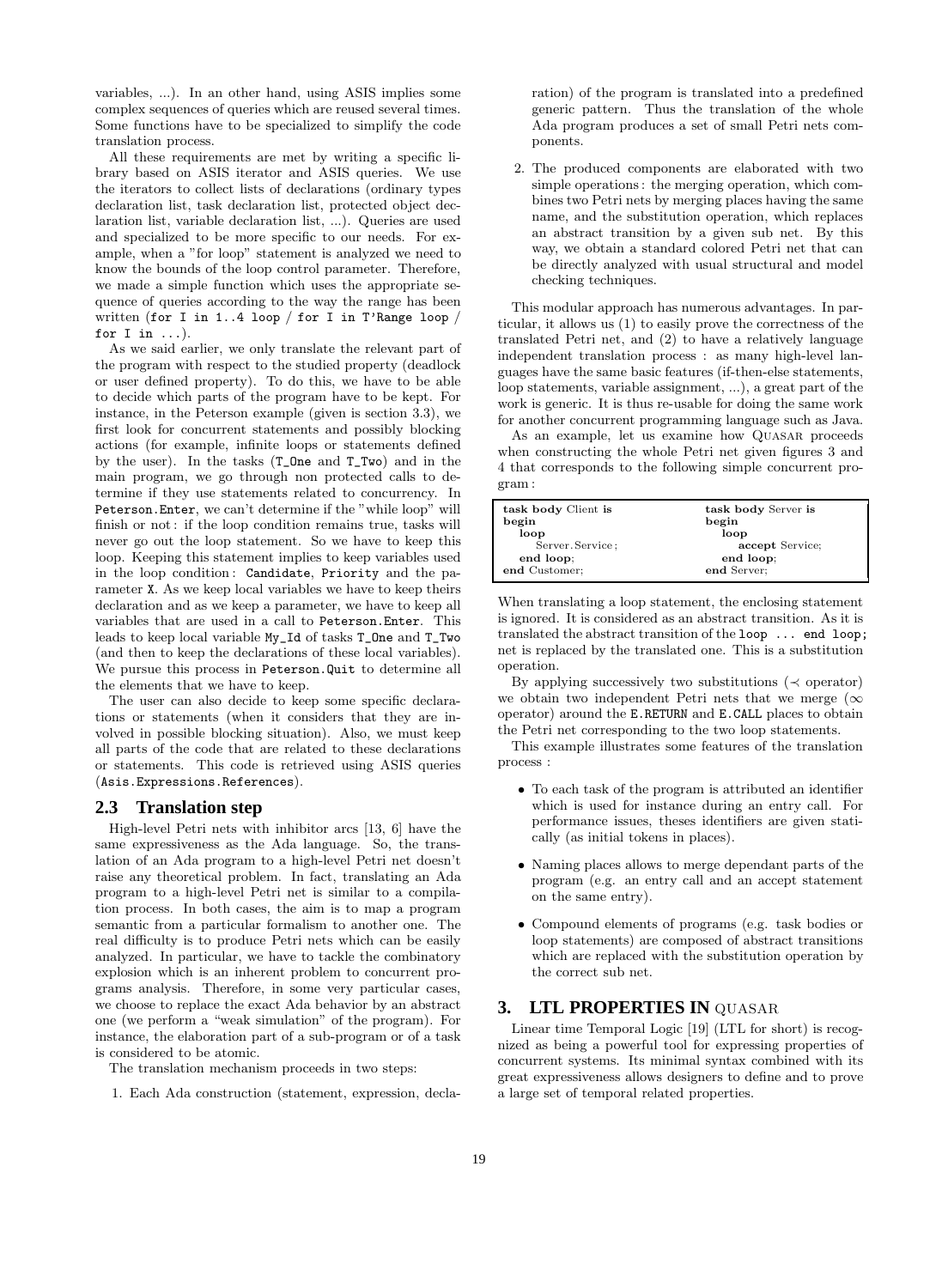

Figure 3: Translation patterns : applying the substitution operator

### **3.1 Some useful formal definitions**

If f is a LTL formula then  $\neg f$  (not f) is also a formula. If  $f_1$  and  $f_2$  are two formulae, then  $f_1 \wedge f_2$  ( $f_1$  AND  $f_2$ ),  $f_1 \bigvee f_2$  ( $f_1$  OR  $f_2$ ), and  $f_1 \Longrightarrow f_2$  ( $f_1$  implies  $f_2$ ) are also formulae. If we define AP as a set of *atomic propositions* then any  $p \in AP$  is a LTL formula. Furthermore, a LTL formula can be defined with temporal operators using the following syntax:

| f | $::=$ | $f_1Uf_2$                     | (Until operator)   |
|---|-------|-------------------------------|--------------------|
|   |       | $\mathrel{\mathop:}= G f_1$   | (Always operator)  |
|   |       | $\mathrel{\mathop:}=$ $F f_1$ | (Finally operator) |
|   |       | $\mathrel{\mathop:}= X f_1$   | (Next operator)    |
|   |       |                               |                    |

Let us explain the semantic of these four operators  $<sup>1</sup>$ . Let</sup>  $\sigma$  be an infinite execution of the system. We note  $\sigma(i)$  the execution beginning at the ith state of  $\sigma$  (thus  $\sigma = \sigma(0)$ ) and  $\sigma_i$  the ith state of  $\sigma$  (thus  $\sigma = \sigma_0 \ldots \sigma_i \ldots$ ). The infinite sequence  $\sigma$  satisfies :

• *an atomic formula* p iff p is satisfied at  $\sigma_0$ .

We consider here that an atomic proposition is expressed as a condition on markings of Petri nets (atomic state properties)  $^2$ .

• *the formula*  $f_1Uf_2$  iff there exists an index i such that  $f_2$  holds for  $\sigma(i)$  and  $f_1$  holds at  $\sigma(j)$  for each j in [0, i– 1]. Intuitively, " $f_1$  is true until  $f_2$  becomes true" means



Figure 4: Translation patterns : applying the merging operator

that  $f_2$  must necessarily be satisfied in the future and that  $f_1$  holds as long as  $f_2$  does not.

- *the formula*  $Gf_1$  iff for each i,  $\sigma(i)$  satisfies  $f_1$ . Intuitively, "always  $f_1$ " means that the property  $f_1$  remains always true during the execution.
- *the formula*  $F f_1$  iff there exists i such that  $\sigma(i)$  satisfies f<sub>1</sub>. Intuitively, "eventually f<sub>1</sub>" means that a state  $\sigma_i$ verifying  $f_1$  will be necessarily reached in the future.
- *the formula*  $X f_1$  iff  $\sigma(1)$  satisfies  $f_1$ . Intuitively, "next"  $f_1$ " means that  $f_1$  will be verified in the next state of σ.

Finally a LTL property is satisfied by the system if all infinite executions of the system that begin at the initial state satisfy the property (when a sequence is not infinite we consider that it loops on the last state of the sequence).

Checking a property  $\phi$  can be done in three steps (remember that from a theoretical point of view the problem to test if a Petri net satisfies a state base LTL property is undecidable) :

- 1. Construct a Büchi automaton corresponding to the negation of  $\phi^3$ .
- 2. Synchronize the automaton with the reachability graph (that defines all possible reachable states) of the Petri net model in order to obtain another Büchi automaton.
- 3. Check if there is an infinite execution accepted by the synchronized product (note that this check may not end due to the possible infinite size of the reachability graph).

If such an execution exists then it means that at least one execution verifies the negation of the property, and thus the property is not verified. If no execution is accepted then the property holds.

This process can also be done "on-the-fly" during the reachability graph generation. This has the advantage to

<sup>&</sup>lt;sup>1</sup>One can notice that the operators  $F$  and  $G$  are redundant with the operator  $U$  but they are often given in order to simplify property expression.

<sup>&</sup>lt;sup>2</sup>It is also possible to define an action based logic by expressing atomic propositions as conditions on transitions occurrences.

 $3A$  Büchi automaton is an automaton that recognizes infinite words. The rule for accepting a word is not "end in an accepting state" but "traverse infinitely often accepting states"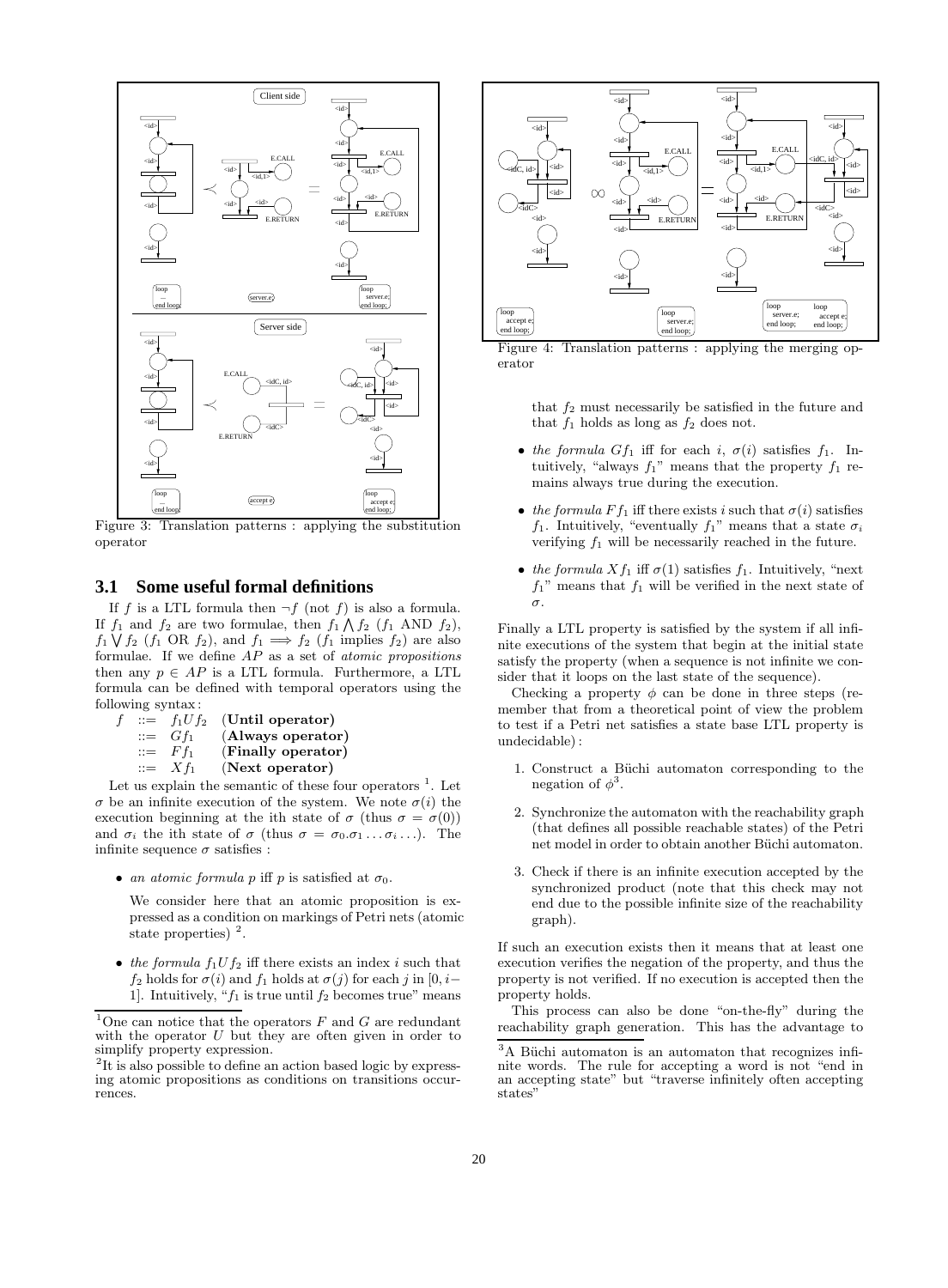not generate the whole reachability graph if the property doesn't hold. More details on this process can be found in [21].

### **3.2 Specific properties definition**

LTL is a very powerful formalism for defining properties on concurrency. However, it does not always provide the most intuitive manner to describe these properties.

We defined in Quasar a simple and graphical interface allowing the definition of the most usual properties. These properties refer to atomic propositions involving states of tasks, values of variables (when defined) and conditions on entry queues (number of waiting tasks or presence of a particular task in the queue). Once again, the link between the code and the formal model (here the LTL formulae) is made with the help of the ASIS library.

Tasks, variables and entries are defined by their name. States of tasks are defined by selecting lines in the code or using states of an automata that is automatically produced at the first stage of the translation process and that displays the state evolution of a task.

For defining temporal properties, we propose four templates that correspond to the most usual properties (an expert mode is also available in which any LTL property can be defined). These templates are instantiated with specific task state, variable or entry queue using the graphical interface. We will see in the next section an example of the use of these templates. These templates describe :

#### • **State accessibility**

This template refers to the accessibility of a state  $s_1$ as soon as a state  $s_0$  is reached. In many cases,  $s_0$ corresponds to a state in which initialization has been performed (or the beginning of a sequence that must lead to  $s_1$ ). Both of states are described using task states, variables, and entry queues and the state  $s_0$ may also be defined as the initial state. This template is decomposed into three different sub-templates (in these formulae we use  $s_0$  and  $s_1$  to denote atomic propositions defining corresponding states) :

- **Inevitable state**:  $s_1$  is inevitable from  $s_0$  if it is necessarily reached in each execution as soon as  $s_0$  has been reached. This property corresponds to a formula  $\neg s_0U(s_0 \Rightarrow Fs_1)$ .
- **Inevitable state with condition** : in this case, we verify also that the state  $s_1$  is necessarily reached from  $s_0$  but we impose that from  $s_0$  to  $s_1$  and atomic proposition Cond remains true (the proposition Cond is also defined using task state, value of variable or length of entry queues). This templates corresponds to a formula  $\neg s_0U(s_0 \Rightarrow (Cond\,UFs_1))$
- $-$  **Home state**:  $s_1$  is a home state as soon as  $s_0$  has been reached if it remains always reachable. This template corresponds to a formula  $\neg s_0U(s_0 \Rightarrow$  $G(Fs_1))$

#### • **Bounded wait**

Each time a task is in a state  $s_1$  (for instance waiting for some resources) then, necessarily, it will access in a finite future a state  $s_2$  (for instance a state in which it gets its needed resources). It corresponds to a formula  $G(s_1 \Rightarrow Fs_2)$ 

#### • **Critical section**

A non atomic sequence of statements is a critical section if it can't be executed by several tasks at once. It corresponds to a formula  $G(\neg s)$  where s denotes the subset of tasks states in which they perform a statement that is in the critical section.

#### • **Stable property**

Once a property holds it holds forever; it corresponds to a formula  $\neg fUG(f)$  where f is the studied property.

Remark 1. *Note that LTL formulae describe the behavior of* **all** *possible executions. For expressing potential execution one must use an other temporal logic (for instance CTL).*

Once a property is specified with one of this template, it is automatically translated into the corresponding LTL formula and checked with a model-checker (for the moment we use Prod [22] or Maria [15]). By default no assumption is made on the scheduler. In particular, the scheduler is not necessarily supposed to be fair (it can decide to always choose the same task). However, it is possible to impose a verification under weak or strong fairness hypothesis. The weak fairness hypothesis will exclude all executions in which an action is continuously possible without being ever performed (for instance a task remains always in the "ready" state and is never chosen by the scheduler). The strong fairness hypothesis will exclude all executions in which an action is infinitely often possible and never performed. This case is more subtle, and corresponds, for instance, to a task waiting for a semaphore that is infinitely often taken and released although the waiting task will never get it. These fairness assumptions can be imposed to all tasks or to specific ones. It is important to note that these hypothesis make the verification of the property more difficult.

# **3.3 Example**

In order to illustrate the use of these property patterns, let us consider the program given below. This program defines two tasks, named T\_One and T\_Two, that access a controller through a procedure named Set\_Controller\_Instruction. In order to avoid hardware malfunction, operations on the controller must be done in critical section (a sequence of actions on the controller that has been started by a task must be ended before a new sequence begins). We also suppose that for obscure reasons, mutual exclusion is not programmed with a protected object (nor with a server task) but with busy waiting loops similarly to variations of the Peterson algorithm for two tasks. This code corresponds to the package Peterson.

Three different versions of this algorithm are proposed by the development team. Only one is correct. These three versions have a common part presented here (they only differ in the code of the procedure Enter).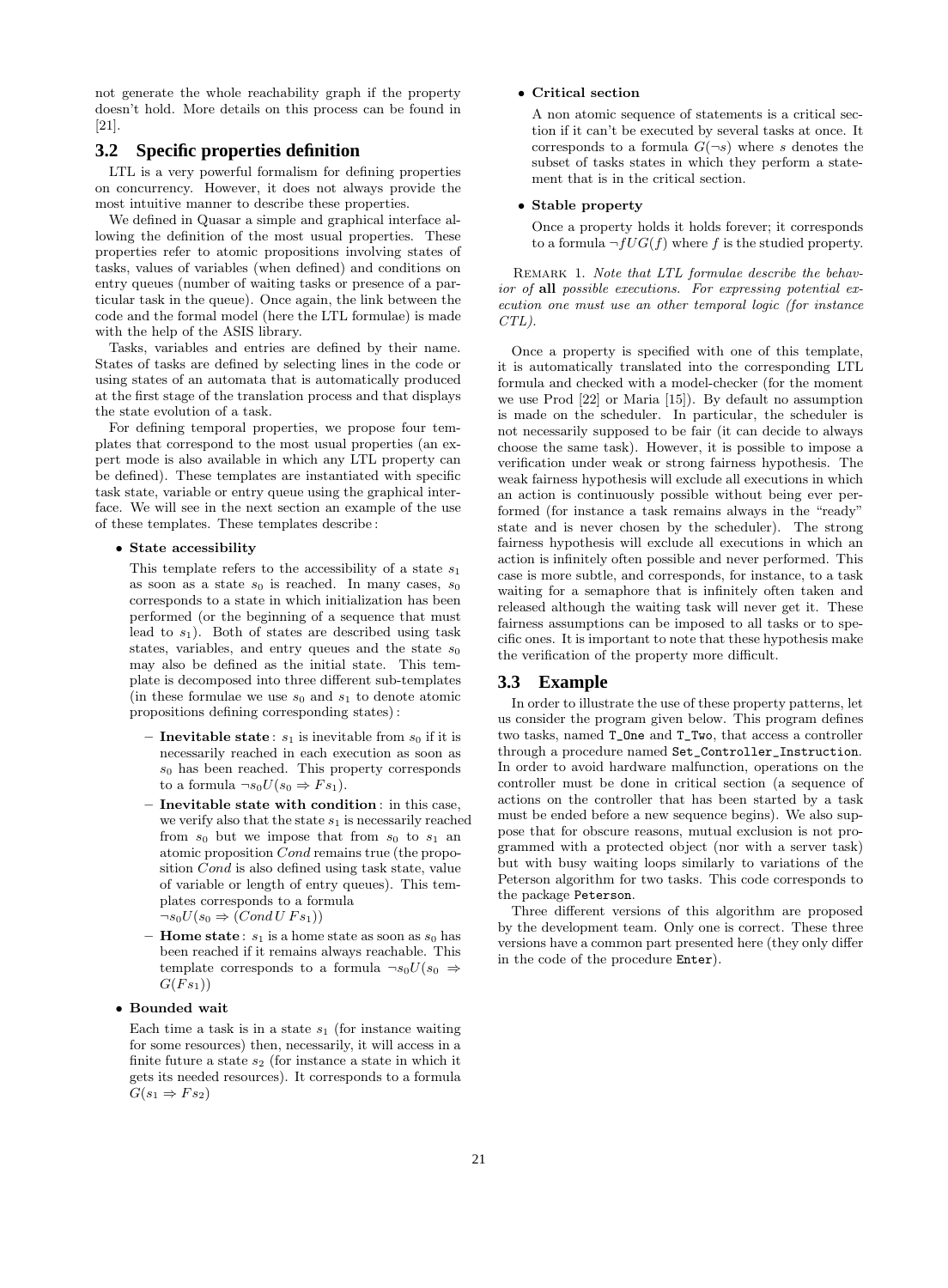```
with Text IO; use Text IO;
with Peterson; use Peterson;
procedure Prog1 is
  procedure Set Controller Instruction (X : in Id) is
  begin
        −− a complicate code that reads and writes registers of a
      −− controller in order to give it some instructions ; all
      −− these manipulations must be done in critical section ;
       −− we do not detail here these statements
     Put Line ("Actions on controller for " & Id'Image (X));
   delay (1.0);<br>
end Set Controller Instruction;
  task T One;
  task T Two;
  task body T One is
     MvId : Id := 1;
  begin
     loop
        Put Line ("Before actions, task " & Id'Image (My Id));
         Peterson.Enter (My Id);
         Set Controller Instruction (My Id);
         Peterson.Quit (My Id);
        Put Line ("After actions section, task " &
                  Id 'Image (My Id));
     end loop;
  end T One;
  task body T Two is
     My Id : Id := 2;begin
     loop
         Put Line ("Before actions, task " & Id'Image (My Id));
         Peterson.Enter (My Id);
         Set Controller Instruction (My Id);
         Peterson.Quit (My Id);
        Put Line ("After actions, task " & Id'Image (My Id));
      end loop;
  end T Two;
begin
  null;
```
**end** Prog1;

#### **package** Peterson **is**

**type** Id **is range** 1 .. 2;

**procedure** Enter (X : **in** Id); **procedure** Quit  $(X : \textbf{in} \text{Id})$ ;

**end** Peterson;

#### **package body** Peterson **is**

**type** Tab Candidate **is array** (Id) **of** Boolean;

```
Priority : Id := 1:
Candidate : Tab Candidate := (others => False);
```

```
procedure Enter (X : in Id) is
    −− depends on version
end Enter;
```

```
procedure Quit (X : in Id) is
begin
  Candidate (X) := False;
end Quit;
```
**end** Peterson;

The code of the procedure Enter is either one of these three versions :

### *3.3.1 First version*

In the first version, a task X runs for election by updating the array Candidate; it gives the priority to the other task in case of conflict (assignment Priority := Other) and it waits as long as it is not true that it is candidate and it is its turn.

```
procedure Enter (X : in Id) is
  Other : Id := (X \mod 2) + 1;
begin
  Candidate (X) := True;Priority := Other:
  while not ( (Candidate (X)) and (Priority = X) ) loop
     null;
  end loop;
end Enter;
```
#### *3.3.2 Second version*

The second version differs from the previous one by the waiting condition: in this version, a task waits as long as the other task is candidate and it's the turn of the other.

```
procedure Enter (X : in Id) is
  Other : Id := (X \mod 2) + 1;
begin
  Candidate (X) := True;Priority := Other;
  while (Candidate (Other)) and (Priority = Other) loop
     null;
  end loop;
end Enter;
```
#### *3.3.3 Third version*

At last, in the third version, condition on barrier is modified in order to enforce protection of the critical section : a task can enter in the critical section only if the other is not candidate nor it is its turn.

| procedure Enter $(X : in Id)$ is                     |
|------------------------------------------------------|
| Other : Id := $(X \mod 2) + 1$ ;                     |
| begin                                                |
| Candidate $(X) := True;$                             |
| $Priority := Other$                                  |
| while (Candidate (Other)) or (Priority = Other) loop |
| null:                                                |
| end loop:                                            |
| end Enter:                                           |
|                                                      |

#### *3.3.4 Properties expression*

Given the previous program, several properties can be checked with Quasar. At first, one can check that there is no deadlock. For the three versions the response is

No deadlock found that give some confidence on the code. It's not surprising since there is no blocking operations in the program.

However, no deadlock does not mean no problem. Indeed, if we ask to Quasar "*Is the body of procedure*

Set\_Controller\_Instruction *a critical region*" the response is Yes for the second and the third version of Enter and No for the first one (and the tool provides in this case a sequence that shows the property violation). So, the version1 of procedure Enter is incorrect with respect to the protection of the critical section.

At this point, version2 and version3 seem to be correct : no deadlock and the respect of the critical section is guaranteed. Nevertheless, it is not the case. Indeed, if we define a state s<sup>1</sup> as "*one task (T One or T Two) is in critical region*" and if we ask to QUASAR "*is*  $s_1$  *a home state from the initial*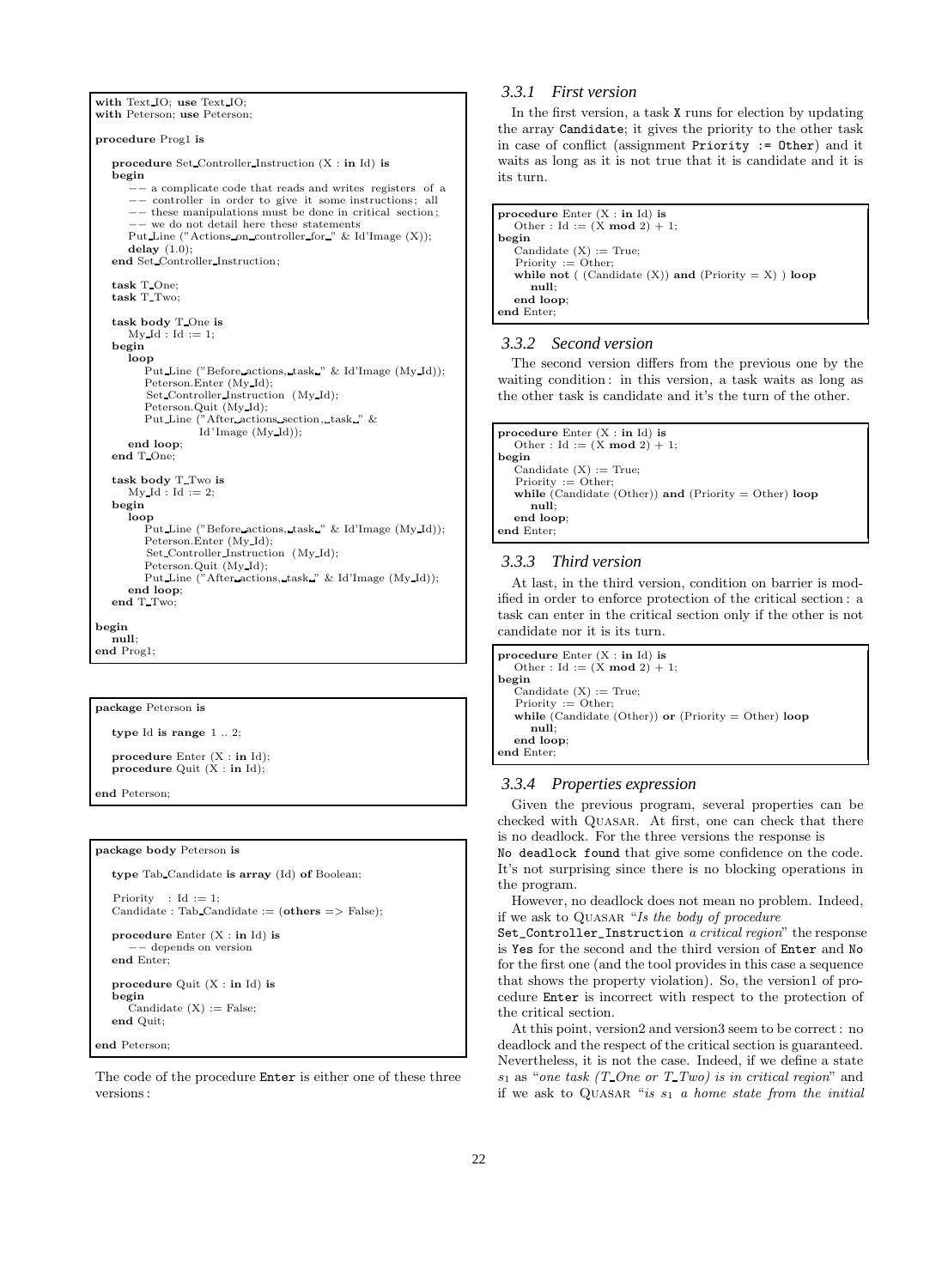*state*" the response is Yes for the second version and No for the third one. Indeed, in this last version, the counter example shows that the two task can both enter the while loop of procedure Enter and never go out the loop (both are and remain candidate). This is not a deadlock (both tasks remain active and use CPU time but none can progress) : it is a livelock.

Some other properties may be checked. For instance, one can verify that with the Peterson algorithm (the correct version) a task that does not want to enter the critical section does not block a task that wants to enter it. This property corresponds to the *Inevitable state under condition* template in which the condition is "*task T Two does not access the critical section*" and the state to reach is "*task T One access the critical section*" (from the initial state).

This little (but sometimes subtle) example shows that verifying concurrent properties is easier with a tool like QUASAR. Indeed, in this example, simulation does not efficiently reveal the problem while manual code analysis is a tedious task that is often error-prone. Using Quasar, not only can one efficiently detect possible problem but one can have a sequence leading to the error state (that gives the opportunity to correct the problem). Furthermore, the templates proposed in Quasar simplify greatly the expression of the properties that has to be checked.

# **4. RELATED WORKS**

Many works concern the analysis of concurrent programs with formal methods. We can cite :

- Ada83 code analysis with Petri net techniques and particular with structural techniques like invariants or net reductions has been done by Murata and its team [17], [20], [18]. The use of ordinary Petri nets seems to us a major drawback of these works since it's very difficult with this formalism to express complex programming patterns.
- Symbolic data flow analysis framework for detecting deadlocks in Ada programs with tasks [1].
- Verification of distributed applications described in Promela or in C with the tool FeaVer or with the Spin model-checker at Bell Laboratories [11], [9], [7], or with the tool VeriSoft [5], [4].
- Multi-threaded Java source code verification with model checking techniques, using an adaptation of the Spin tool in the Bandera project [2] at Kansas State University.

¿From our experience, all these tools suffer from a intermediate language (Promela or internal description language) less mature and studied than Colored Petri nets. We claim that using colored Petri nets allows us to model complex program constructions [14] while limiting the combinatory explosion by combining easily and efficiently structural techniques (that work directly on the model) and optimized techniques based on the underlying state graph exploration. Furthermore, many efficient tools can be used to verify LTL property of a colored Petri.

At last, at our best knowledge, only few tools aim to simplify the use of formal temporal logic (except the Time-Line Editor [16] or the graphical version of the Spin modelchecker [8]).

Our approach tries to combine the exactness of the LTL formalism with an intuitive interface and pre-defined templates that correspond to the most useful concurrent properties in the context of program verification.

# **5. CONCLUSION**

We have presented in this paper an original and useful way for specifying and analyzing temporal properties of concurrent programs. This approach is based on the use of predefined property templates that can be instantiated using a graphical interface. All these new features are available in the QUASAR tool.

Current works include :

- the experimentation of QUASAR with other real life Ada programs (Quasar is a *free* software and we encourage anyone to download it from quasar.cnam.fr and to use it for validating his concurrent programs);
- the definition of new property patterns using CTL (or equivalent logic) and referring to *potential reachability* (not for all execution but for at least one execution). Using CTL will require to adapt some techniques for reducing the cost of the verification process [10];
- extend the scope of analyzable Ada constructions, such as tagged types or dynamic task creation;
- extending the analysis capacity using stochastic or temporal Petri nets;
- developing specific verification techniques that take advantage of the way the formal models are produced (they correspond to program patterns and have thus particular behavior).

All material used in this paper, as well as an alpha version of Quasar and related documentations, are available on http://quasar.cnam.fr.

# **6. REFERENCES**

- [1] J. Blieberger, B. Burgstaller, and B. Scholz. Symbolic Data Flow Analysis for Detecting Deadlocks in Ada Tasking Programs. In *Proc. of the Ada-Europe International Conference on Reliable Software Technologies*, Potsdam, Germany, 2000.
- [2] James C. Corbett, Matthew B. Dwyer, John Hatcliff, Shawn Laubach, Corina S. Pasareanu, Robby, and Hongjun Zheng. Bandera: extracting finite-state models from java source code. In *International Conference on Software Engineering*, pages 439–448, 2000.
- [3] S. Evangelista, C. Kaiser, J. F. Pradat-Peyre, and P. Rousseau. Quasar: a new tool for analysing concurrent programs. In *Ada-Europe 2003*, LNCS. Springer-Verlag, 2003.
- [4] Patrice Godefroid, Robert S. Hanmer, and Lalita Jategaonkar Jagadeesan. Model checking without a model: An analysis of the heart-beat monitor of a telephone switch using verisoft. In *International Symposium on Software Testing and Analysis*, pages 124–133, 1998.